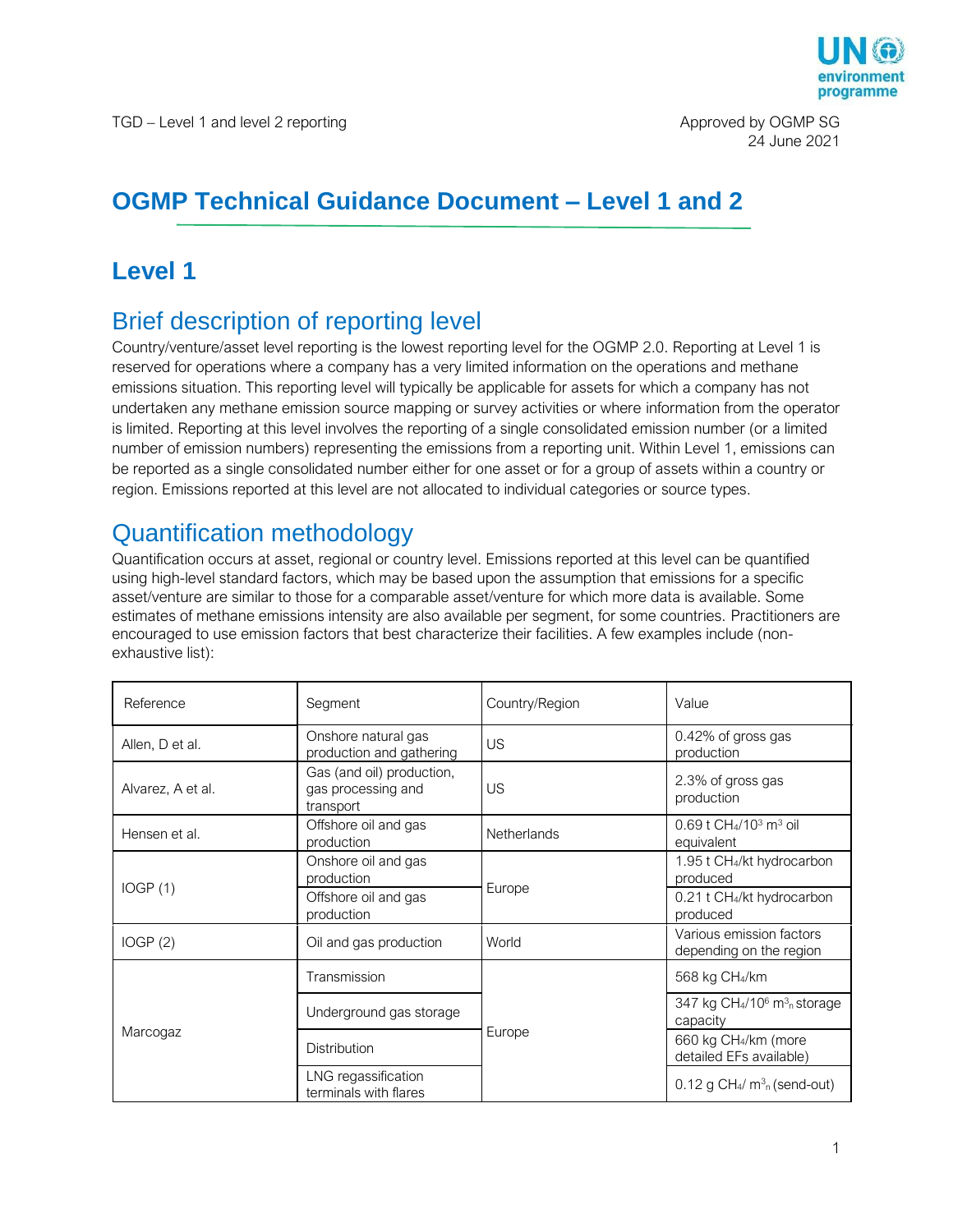

| Riddick et al.          | Offshore gas production                | UK     | 0.27% of volume gas<br>production (2.05 t CH4/kt<br>oil equivalent)      |
|-------------------------|----------------------------------------|--------|--------------------------------------------------------------------------|
| Rutherford, J et al.    | Onshore oil and gas<br>production      | US     | 1.3% of gross gas<br>production                                          |
| Zavala-Araiza, D et al. | Onshore and offshore oil<br>production | Mexico | 3.02 t CH <sub>4</sub> /kt oil produced                                  |
| <b>IPCC</b>             | Gas processing                         | World  | Various emission factors<br>depending on practices<br>and available data |
| <b>IPCC</b>             | Gas liquefaction (LNG<br>production)   | World  | 1660 t CH <sub>4</sub> /station                                          |
| <b>ICCT</b>             | LNG transport                          | World  | 0.06-5.5 g CH <sub>4</sub> /kWh<br>depending on engine type              |

n – normal conditions

The following formula is a general formula which allows to calculate methane emissions based on an emission factor:

 $E_i = EF_i * AF_i$ 

Where:

- $E_i$  Methane emission related to asset *i*<br>EF<sub>i</sub> Emission factor related to asset *i*
- Emission factor related to asset *i*
- AF<sup>i</sup> Asset production/throughput activity factor *i*

As a company's assets may span multiple segments and geographies, the company is encouraged to select those emission factors they feel best reflect each part of their asset portfolio. If Level 1 quantification covers several segments, it is recommended to sum the emissions from the different segments or to select an emission factor which covers the same segments.

## **Level 2**

Reporting at OGMP 2.0 Level 2 builds on Level 1 reporting by adding additional granularity around major source categories. While individual source types may be similar along the whole gas supply chain, different segments in the supply chain may have historically categorized their source types differently, reflecting the preferences of companies working in that segment. For the purposes of OGMP 2.0 Level 2 reporting, two categorizations are provided: one for the upstream segment and one for the mid- and downstream segment.

## Brief description of reporting level

### Upstream

Reporting at OGMP 2.0 Level 2 involves the reporting of methane emissions for each asset based upon 5 different emission categories (as defined by the IOGP) for upstream:

- Venting (i.e. planned releases of gas to the atmosphere as a result of process design)
- Fugitive losses (i.e. unintentional releases to the atmosphere resulting from leaking equipment)
- Flaring (i.e. the unburned fraction)
- Energy / Combustion (i.e. the unburned fraction)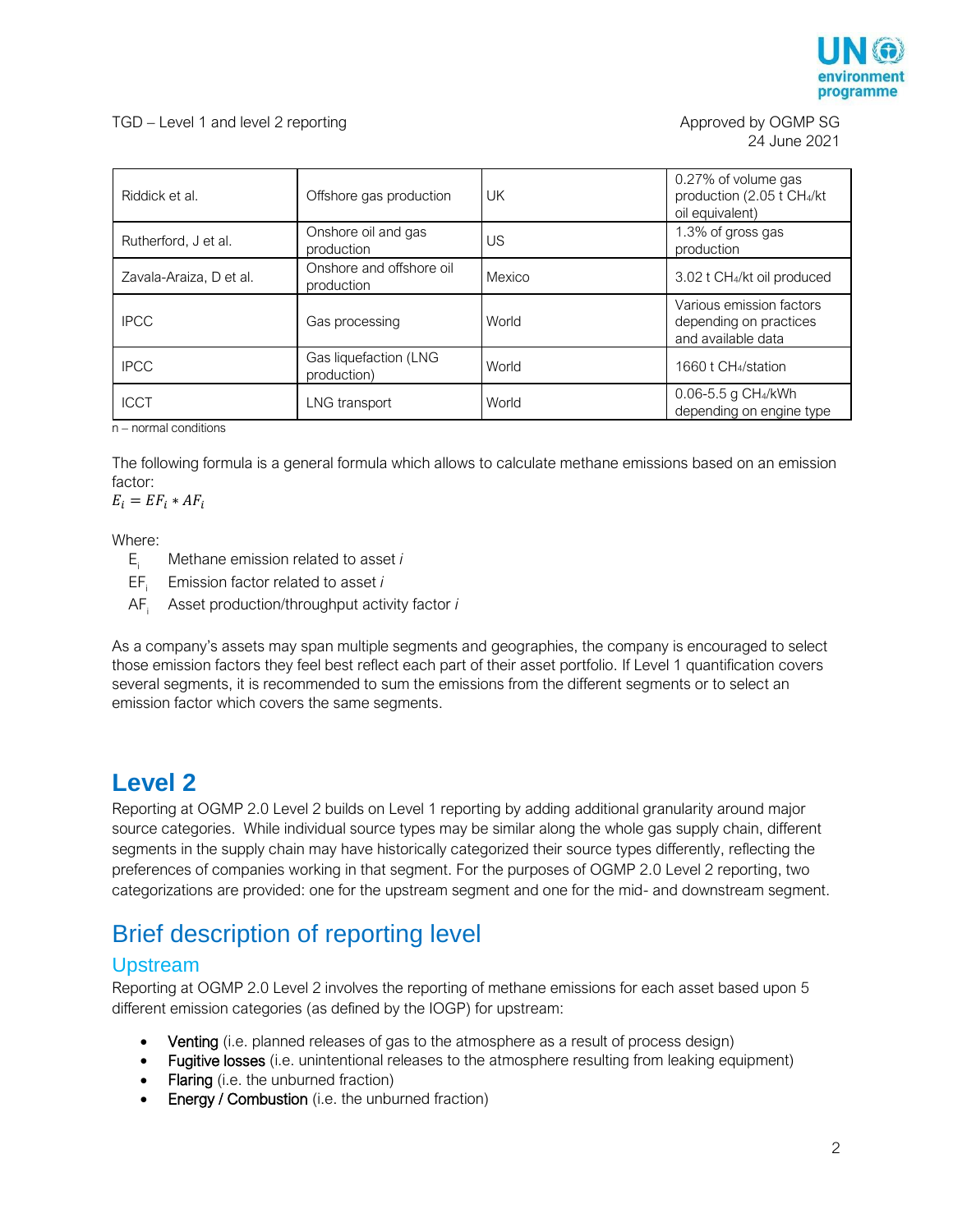

TGD – Level 1 and level 2 reporting Approved by OGMP SG

24 June 2021

• Other / Unspecified (i.e. for emission events or sources which do not align with one of the other 4 categories)

IOGP, Methane Management in the Upstream Oil and Gas Industry: Policy recommendations in the context of the EU Methane strategy, 2020 – Provides more details on emission categories.

### Mid - Downstream

Reporting at OGMP 2.0 Level 2 involves the reporting of methane emissions for each asset based upon 3 different emission categories (as defined by Marcogaz) for mid- and downstream:

#### Fugitive losses

- Leaks from connections
- Tightness failure
- Permeation

#### Vented

- Operational emissions
	- Purging/venting for works, commissioning and decommissioning
	- Regular emissions of technical devices
	- Starts & stops
- **Incidents**

#### Incomplete combustion

Marcogaz, Assessment of methane emissions for gas Transmission and Distribution system operators, 2019 – Provides more details on emission categories.

## Quantification methodology

Emissions reported in each of these categories are typically quantified using generic emission factors, though more advance forms of quantification may also be used. Quantification methodologies, prescribed by local regulations, can also be used to determine methane emissions at Level 2, provided they follow the emission categories presented above.

### Upstream

| Emission category | Quantification methodology                                                                                                                                                                                                                               | Example formula                                                       |
|-------------------|----------------------------------------------------------------------------------------------------------------------------------------------------------------------------------------------------------------------------------------------------------|-----------------------------------------------------------------------|
| Venting           | Apply segment-specific IPCC disaggregation<br>percentages for venting to Level 1 emission<br>estimates factors to determine vented<br>emissions for a given asset.                                                                                       | Level 1 Activity data * Level 1 EF<br>$*$ IPCC share <sub>vents</sub> |
| Fugitive losses   | Apply segment-specific IPCC disaggregation<br>percentages for fugitive emissions to Level 1<br>emission estimates factors to determine<br>fugitive emissions for a given asset.                                                                          | Level 1 Activity data * Level 1 EF<br>$*$ IPCC share fugitives        |
| Flare             | Calculate based on gas sent to flare.<br>Assume 98% flare destruction efficiency for<br>methane and if methane content of gas to<br>flare is not known, assume 100% of the gas<br>is methane. Can also be applied to thermal<br>oxidizers and combustors | Gas to Flare $*$ Gas composition $*$ CE                               |
|                   |                                                                                                                                                                                                                                                          | e.g. $Gas_{flare} * 100\% CH_4 * 98\%$                                |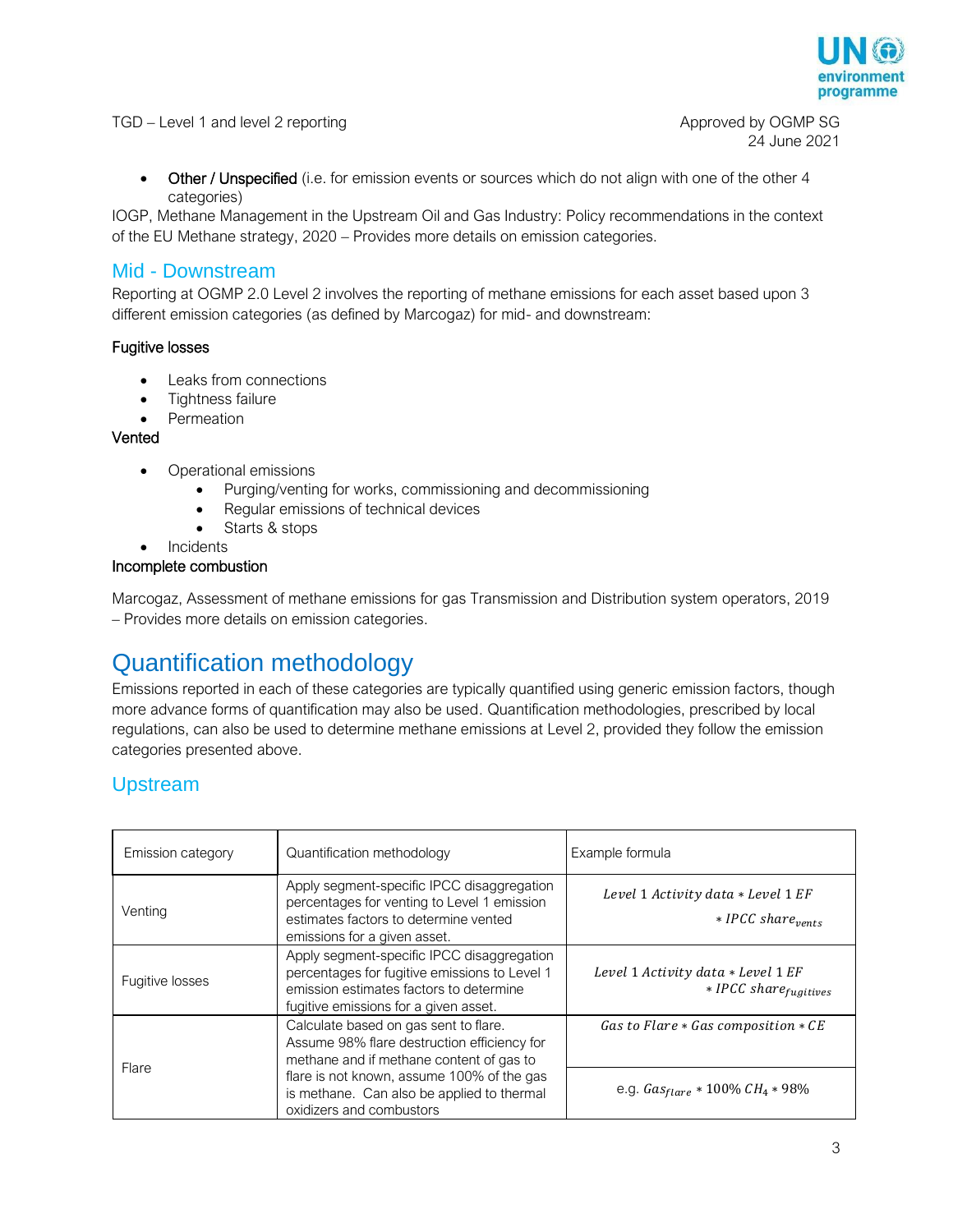

24 June 2021

| Energy/Fuel combustion | Calculate based on fuel gas consumption by<br>individual stationary and portable combustion<br>equipment (except for flares). Multiply fuel<br>consumption to combustion equipment by                                    | Fuel consumption $*$ Fuel composition $*$ EF               |
|------------------------|--------------------------------------------------------------------------------------------------------------------------------------------------------------------------------------------------------------------------|------------------------------------------------------------|
|                        | applicable emission factors (e.g. API<br>compendium - see references section).<br>Where applicable for a specific emission<br>factor and not known, assume 100% of the<br>gas to the combustion equipment is<br>methane. | e.g. Fuel <sub>consumption</sub> * 100% $CH_4 * EF_{fuel}$ |
| Other/Unspecified      | Calculate based on company incident<br>reporting (e.g. loss of primary containment<br>tracking)                                                                                                                          |                                                            |

### Mid - Downstream

| Emission category     | Quantification methodology                                                                                                                                                                                  | Example formula                                                       |
|-----------------------|-------------------------------------------------------------------------------------------------------------------------------------------------------------------------------------------------------------|-----------------------------------------------------------------------|
| Venting <sup>1</sup>  | IPCC factors (per segment, choice of EF<br>depending on available activity data) or<br>reasonable endeavors at summing individual<br>sources                                                                | Level 1 Activity data * Level 1 EF<br>$*$ IPCC share <sub>vents</sub> |
| <b>Fugitives</b>      | IPCC factors (per segment, choice of EF<br>depending on available activity data) or<br>reasonable endeavors using higher level<br>approaches (e.g. facility) or equipment level<br>EFs (API compendium (1)) | Level 1 Activity data * Level 1 EF<br>$*$ IPCC share $_{fugitives}$   |
| Incomplete combustion | Based on fuel consumption, fuel composition<br>(if not readily available, assume 100%                                                                                                                       | Fuel consumption $*$ Fuel composition $*$ EF                          |
|                       | methane) and fuel based EFs (e.g. API<br>compendium (2)) or combustion efficiency<br>for flares (apply 98%) or IPCC factors (per<br>segment, choice of EF depending on<br>available activity data)          | e.g. Fuel <sub>consumption</sub> * 100% $CH_4 * EF_{fuel}$            |
|                       |                                                                                                                                                                                                             | Level 1 Activity data * Level 1 EF                                    |
|                       |                                                                                                                                                                                                             | * IPCC share incomplete combustion                                    |

For companies operating in similar conditions as those on which the survey was conducted, the breakdown per emission category can be taken from

• Marcogaz, Surveys for downstream methane emissions in Europe, 2018 [Link transmission](https://www.marcogaz.org/publications/survey-methane-emissions-for-gas-transmission-in-europe/) Link [storage](https://www.marcogaz.org/publications/survey-methane-emissions-for-underground-gas-storage-ugs-facilities-in-europe/) [Link distribution](https://www.marcogaz.org/publications/survey-methane-emissions-for-gas-distribution-in-europe/) [Link LNG terminals](https://www.marcogaz.org/publications/survey-methane-emissions-for-lng-terminals-in-europe/)

and applied to total emissions determined using Level 1 methodology to obtain emissions per emission category.

 $\overline{a}$ 

<sup>&</sup>lt;sup>1</sup> Incidents are included in this category